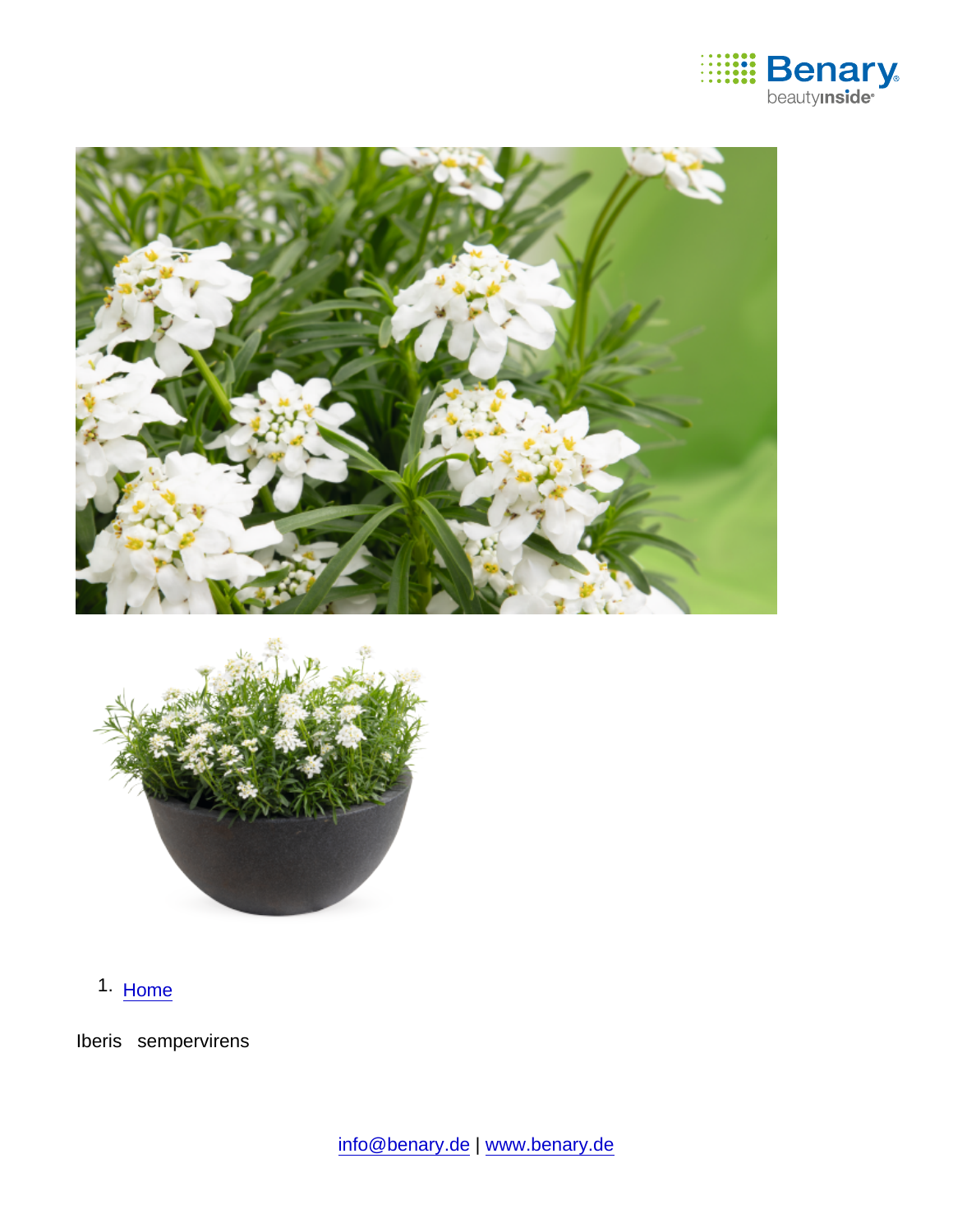

# Snow Flurries

- Perfectly suited for rock gardens, spring beddings, window boxes and mixed containers
- Large flowers
- Spring perennial: vernalization recommended
- 4 seeds per plug bring best performance
- Likes sunny locations
- Best flower performance from March to May

**[Bookmark](https://www.benary.com/flag/flag/product/5995?destination&token=MbVxJOd87On0JmdPUFICSnnraWemNn_DB_pKA9t-1sc)** [Recommend](mailto:?subject=Benary Iberis sempervirens &body=https://www.benary.com/print/pdf/node/5995) Print Crop Time Spring: 8 - 10 months **Height** 12 ? / 30 cm Exposure **Sun** Seed Form BeGreen Coating Heat Zone 9 - 1 Hardiness Zone 3 - 9 Best Uses Landscape, Rockery

## Culture guide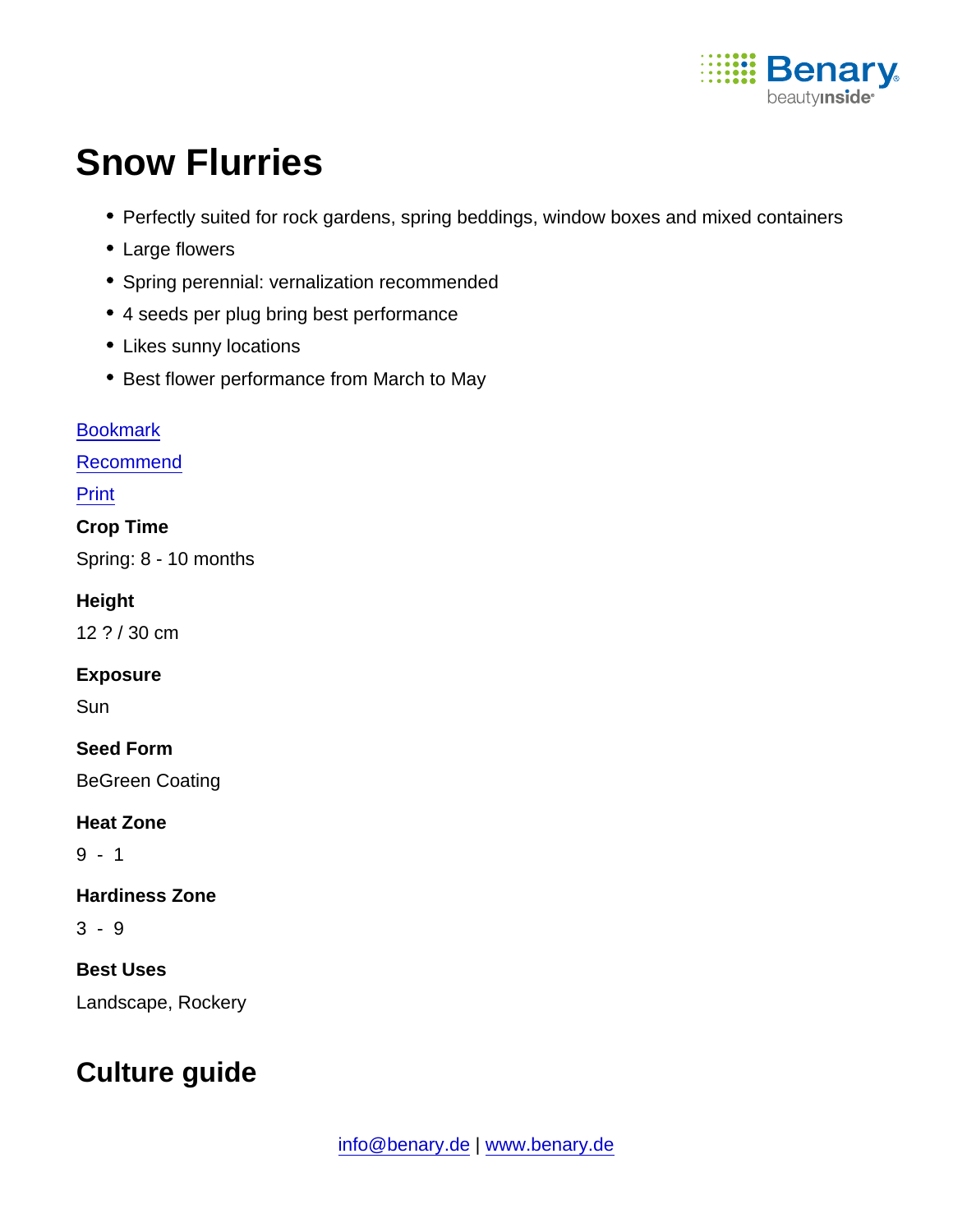

### Usage

Cushion perennials for rock garden, a good ground cover

#### Sow time

May-July for flowering in pots the following year

#### Sowing method

5-7 seeds per plug, direct sowing into final pots is possible

#### **Germination**

14-21 days at 60-65 °F (15-18 °C)

#### Growing on

Grow on at 50-60 °F (10-15 °C).

#### Media

Use a well-drained, growing perennial substrate with 0-15 % clay, 0-20 % parts (e.g. wood fibres, bark, sand) 1-1,5 kg/m<sup>3</sup> complete balanced fertilizer, 0-2 kg/m<sup>3</sup> slow release fertilizer (3-9 months), iron-chelate, micronutrients, pH: 5.5-7.5.

#### **Temperature**

Grow at 10-15 °C or outdoors. In winter indoors frost free at 3-5 °C or outdoors. Outdoor fleece needed. For wintering the root development in pots should be very good. In December (earliest from CW 51) the plants start to grow for 6-7 weeks at 15-18 °C. Cold temperatures at 8-12 °C will increase the cultivation time.

#### **Fertilization**